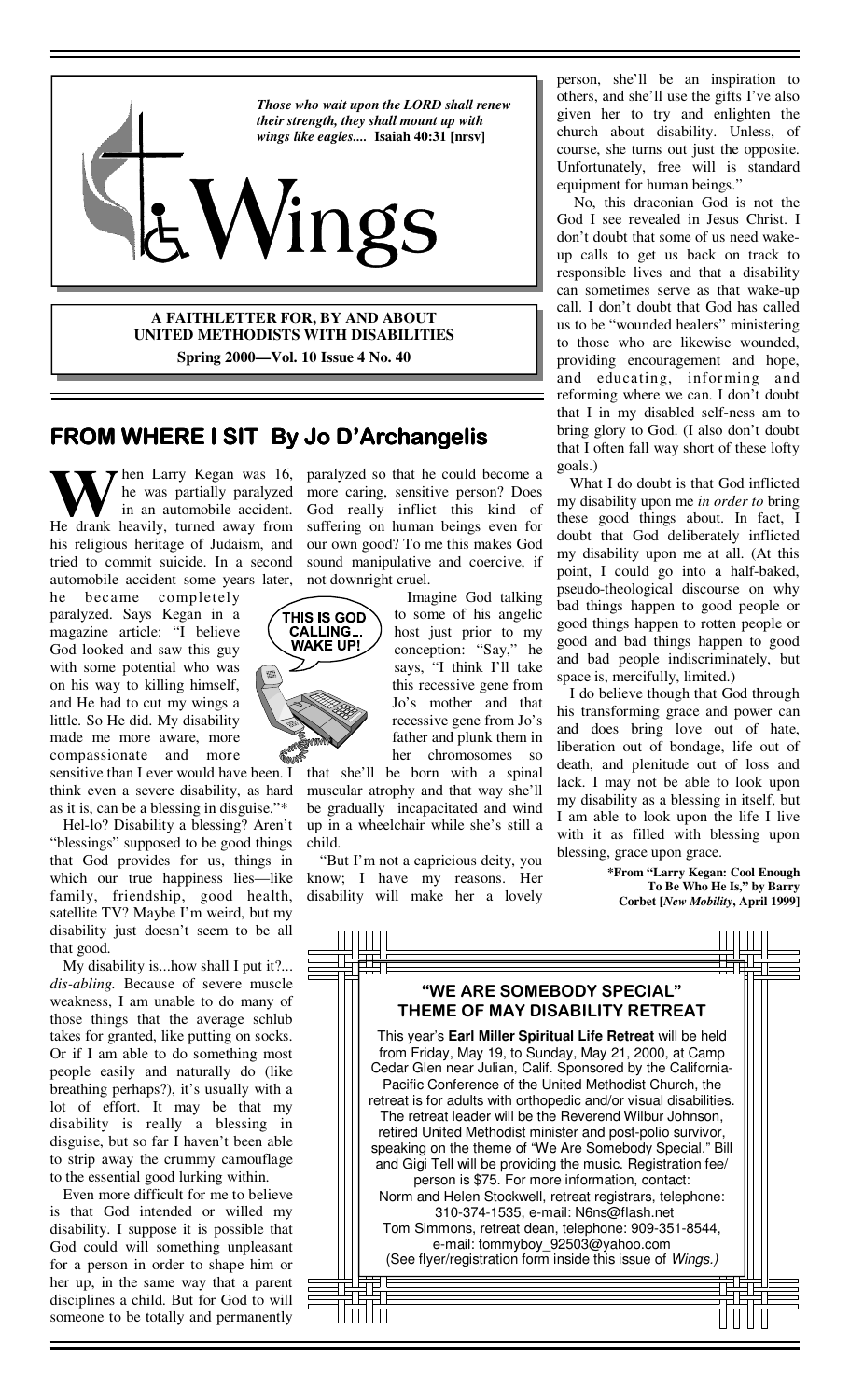# **GOD'S AWESOME CREATURES, OR THE BEST PHYSICAL THERAPISTS I'VE EVER HAD By Rita Roberson**

y name is Rita, and I have before the class started. cerebral palsy. I want to awesome God really is.

 When I was a child, I rode our family horses until I grew too heavy for my dad to easily lift me up onto

their backs. But I always had the dream of being able to ride again. Approximately twenty years ago, I read an article about equestrian therapy, i.e., about people with disabilities benefiting from riding horses. Although I didn't really believe all

the "miraculous stuff" that the article claimed (I guess I forgot who made horses), it gave me hope that my dream might someday become reality. Unfortunately, the equestrian therapy being written about took place in California, and I lived in Boise, Idaho, at the time.

 A few years later, God's plan brought me to San Diego. I tried a couple of equestrian therapy programs in the San Diego area before I found one that worked for me. I didn't start riding with this program for the therapeutic benefits though; I just wanted to fulfill a physical education requirement at San Diego State University with a beginning riding course, and I needed some practice

share with you how wisdom, had made horses the best But I soon found that God, in all his physical therapists I have ever had. A few months of riding and I was able to lift my legs into the car without help. And a short time later, I had one of the

For more information on equestrian therapy, contact NARHA (North American Riding for the Handicapped Association). Check out their website at www.narha.org or write to them at P.O. Box 33150, Denver, CO 80233. The NARHA telephone number is 1-800-369- RIDE (7433).

most amazing experiences of my life! My legs had never been able to support my full weight, so I had always needed a moderate amount of assistance to transfer out of my wheelchair into the car, and *visa versa*. Then as I was being helped into the car one day after a riding lesson, I suddenly realized that I was standing without struggling. My legs were supporting *all* of my weight! I began to believe the stories in the magazine.

 Since then, I have learned, among other things, to push myself back in my wheelchair and pull up to a standing position while hanging on to something. I praise God for horses every time I think of the years that I could not do any of these things! Now



**Founder/Editor Computer Layout/Graphic Design**  Jo D'Archangelis

**Wings Needs The Following From You**  Ideas and suggestions for articles Original stories, poetry, cartoons Personal essays and anecdotes Appropriate items from another source The name and address of someone dying to be on our mailing list

A change-of-address notice if you move and want to continue receiving *Wings*

**Send All Correspondence To**  Jo D'Archangelis, Editor, Wings

**Editor's Mailing Address**  592 West Ammunition Road, Apt. 1 Fallbrook, CA 92028-3191

**Editor's Telephone/Fax**  [760] 723-2668 (please call before faxing)

**Editor's E-Mail Address** JODARLIS@aol.com

**Wings Website**

address below.





| <b>Basic Angel</b>           | \$6-\$14      |
|------------------------------|---------------|
| <b>Major Angel</b>           | \$15-\$24     |
| <b>Super Angel</b>           | \$25-\$49     |
| Mega Angel                   | \$50-\$99     |
| <b>Totally Awesome Angel</b> | \$100 Or More |

**Church Address**  Fallbrook United Methodist Church 1844 Winterhaven Road Fallbrook, CA 92028

**Church Telephone Church Fax** [760] 728-1472 [760] 728-7433

*(Donations are tax-deductible to the extent allowed by law.)*

my dream is to be able to reach my full physical potential by finding a way to ride every day instead of just once a week.

 During my years with the equestrian therapy program, I have seen children with cerebral palsy learn to hold their heads up and even sit up by themselves as they continue to ride on a regular basis. Some students have experienced so much improvement physically, emotionally, and/or psychologically, they have become valuable additions to

> the program's volunteer force.

> The magazine articles were correct. Equestrian therapy— through God's awesome horses—*does* work "miracles" improvement is not always major; it depends on the type of disability,

personal health, and frequency of participation in the riding. But I am convinced that, barring health restrictions, this type of therapy is worth a try for both adults and children with disabilities. I especially recommend equestrian therapy for children with cerebral palsy and autism.

**~~~~~~~**

*Editor's Note: Roberson earned a B.A. degree at San Diego State University and now serves as assistant to the teacher of an SDSU General Education course called "Disability and Society." The course uses class interaction with Roberson, guest speakers, videos, volunteer experience, and lectures on the ADA (Americans With Disabilities Act) to give students, as Roberson puts it, "the understanding they need to feel comfortable working, playing and even worshipping with people who are different." Roberson is also secretary of the Adaptive equestrian Riding Therapy (AeRT) program in San Diego.*

### **WHEELCHAIR**

**I**t can be a coffin Moving mournfully Through a life-long wake.

**O**r a cradle To tip-toe by For the infant's sake.

**O**r a craft, And in it Any journey make.

#### **— Murielle Minard —**

**From the Bulletin Board of the Health and Welfare Disability website, General Board of Global Ministries, United Methodist Church**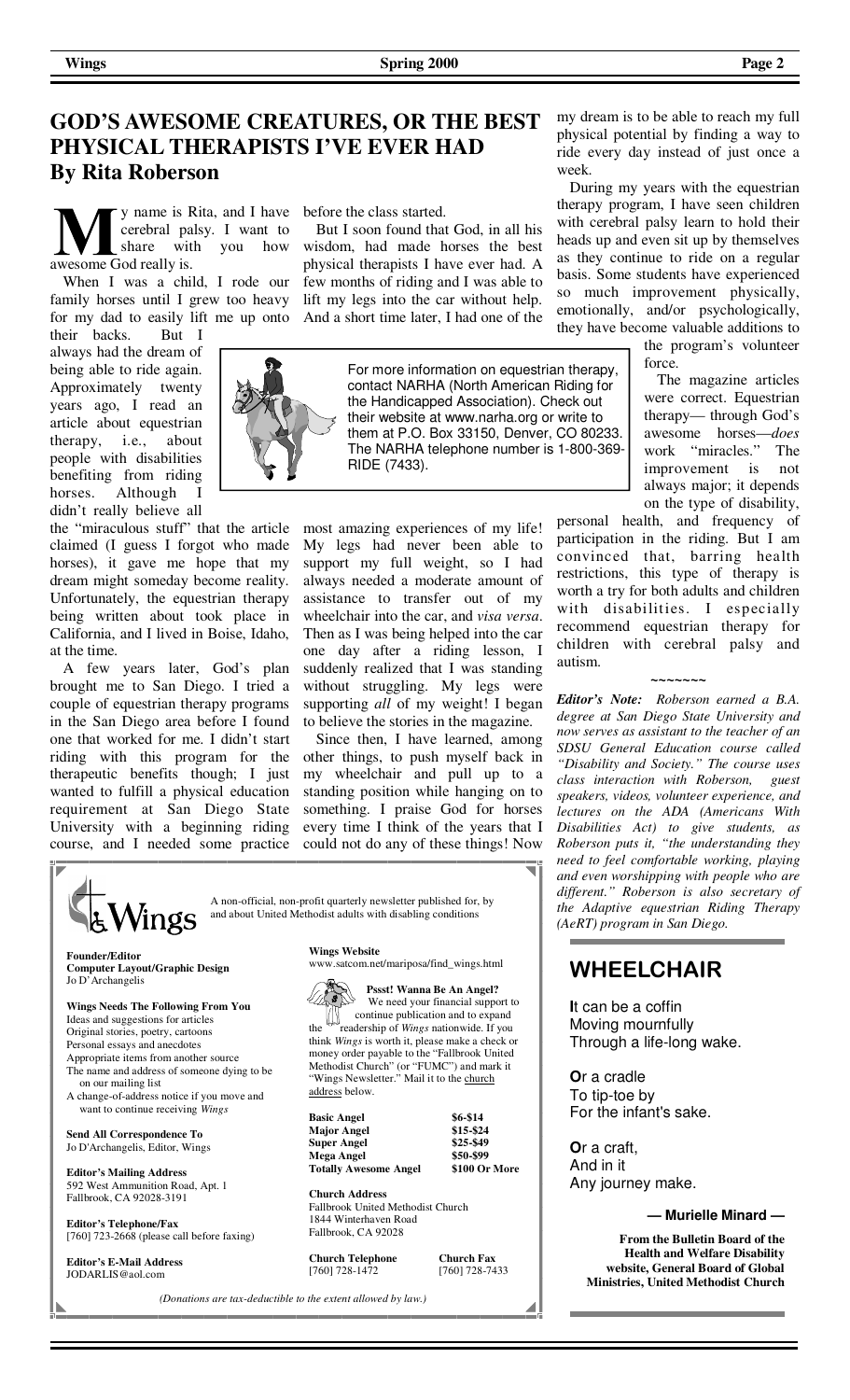

# **THE CHURCH COMES TO HER By Bill Davis**

hen Becky Farmer could no longer attend First [United] Methodist Church of Huntsville, [Ala.], the church came to her. "What is significant to Becky," said Mary Blundell, Becky's mother, "is that she is a part of the group, she is a part of the church." And they, Ms. Blundell said, wanted Becky to know she is surrounded by the ones who know her and love her.

 Members of the church hold two meetings, one on Tuesday and one on Thursday, in Becky's room—adorned with the awards of her son, Randall, and graduation pictures of her daughter, Rebecca Lynn, and a banner wishing her well fastened above her head. Lying in bed, a ventilator providing her with oxygen, Becky listens to the prayers and conversation of her fellow church members.

 Mrs. Farmer was diagnosed in 1986 with Amyotrophic Lateral Sclerosis, more commonly known as Lou Gehrig's disease. ALS is a neuromuscular disease marked by the degeneration of motor cells in the brain and spinal cord leading to severe impairment in mobility, speech and breathing. The mind remains largely unaffected by the disease.

 By 1990, Becky was bedridden and could communicate only through special computer equipment. In the last two years she has lost even that ability and is now only able to answer questions by moving her eyes: If she looks at you, it means yes, away means no.

 The Tuesday group is an ongoing part of the Walk to Emmaus spiritual formation program. Although her disability prevented Becky from participating in the initial weekend retreat, Anne Bellis, a group member who graduated from Huntsville High School with Becky in 1966, said, "We decided that Becky would be an honorary member of our group."

 "[Becky] could answer the [spiritual guidance] questions ahead of time and be included in the group," said Kathie Barnett, another member.

 "[Ms.] Barnett is a hub," said Ms. Blundell. "When she has gone on Emmaus Walks, she has designated Becky to be a prayer angel and kept us busy at home with the schedule and prayers for the 'pilgrims.'

 The Rev. Coy Hallmark, associate pastor at First UMC, gives the group Communion on the third Tuesday of every month. "It is amazing to see a group stay so committed to one

person," Mr. Hallmark said.

 When the disease took away Becky's ability to communicate, the group's focus changed. "Now we talk with Becky about make-up or fashion and keep her abreast of what is going on in the world," Ms. Bellis said. "It is awesome to us how Becky has continued to be a part of our and other people's lives," Ms. Barnett added.

 The group that meets on Thursday is a small prayer group of church members. Before Becky became bedridden, she attended a fellowship group at church. Now some members of the group meet in her room. The group meetings serve as an affirmation of Becky's active status in the church. "She was a member and stays a member," said Mary Reece of the prayer group.

**From Religion News Service, as published in the** *United Methodist Review* **[May 14, 1999] under the title, "Unable To Go To Church, The Church Comes To Her"**

### **TO THOSE LESS FORTUNATE**

As I roll down the aisle... Past the pews... You see my frailties I see your imperfections I do not envy you

 We all have our problems But we come to this place In love and faith Accepting God's will

Lift me up Pray for me As I want to lift you up Pray for you We all need God's love We are all transformed in Christ

Can I help you?

**— Patricia Knock —**

**Knock is a member of Fallbrook United Methodist Church in Fallbrook, Calif.** 



**Editor's Note:** The following paraphrase of Matthew 25 appeared in the Fall, 1992, issue of Wings. As it still speaks as clearly to the issue of church accessibility in all its forms as it did then, we are re-printing it. The author, Holly Elliott, originally included the paraphrase in a petition to the 1992 General Conference of the United Methodist Church to establish the National Committee on Developing Deaf Ministries. The petition was unanimously approved.

### **Then the Holy One shall say to the people on the right:**

You who are blessed by my Maker, come and receive the birthright that has been prepared for you ever since the creation of the world:

"I was deaf and you provided sign language interpreters.

 "I was hard of hearing and you gave me assistive listening devices. "I had a child with Downs Syndrome and you invited my whole family to serve as greeters.

 "I was in a wheelchair and you made a way for me to approach the Communion table.

 "I was schizophrenic and you welcomed my sharing in your prayer group.

"I had AIDS and you visited me.

- "I was gay and you blessed my same-sex marriage.
- "I was vision-impaired and you bought an enlarging copier machine.
- "I was a recovering alcoholic and you entrusted me with responsibility.
- "I had no voice and you gave me a funded conference task force."

### **And the Righteous will then respond:**

 "Friend, when did we ever greet you in the sign language of the deaf? Or provide you with FM or infrared transmitters? Or affirm the significance of your mentally retarded child? Or make a way for your wheelchair to approach the Lord's Table?

Yes, and when did we share the burden of your diminished eyesight or afford you respite from the social stigmas of dreaded disease, chemical dependence or homosexuality? And when did we support your advocacy with a task force?"

### **The Holy One will answer them:**

 "I tell you, indeed, whenever you did this for any of these my brothers and sisters, you did it for me."

**— Holly Elliott —**